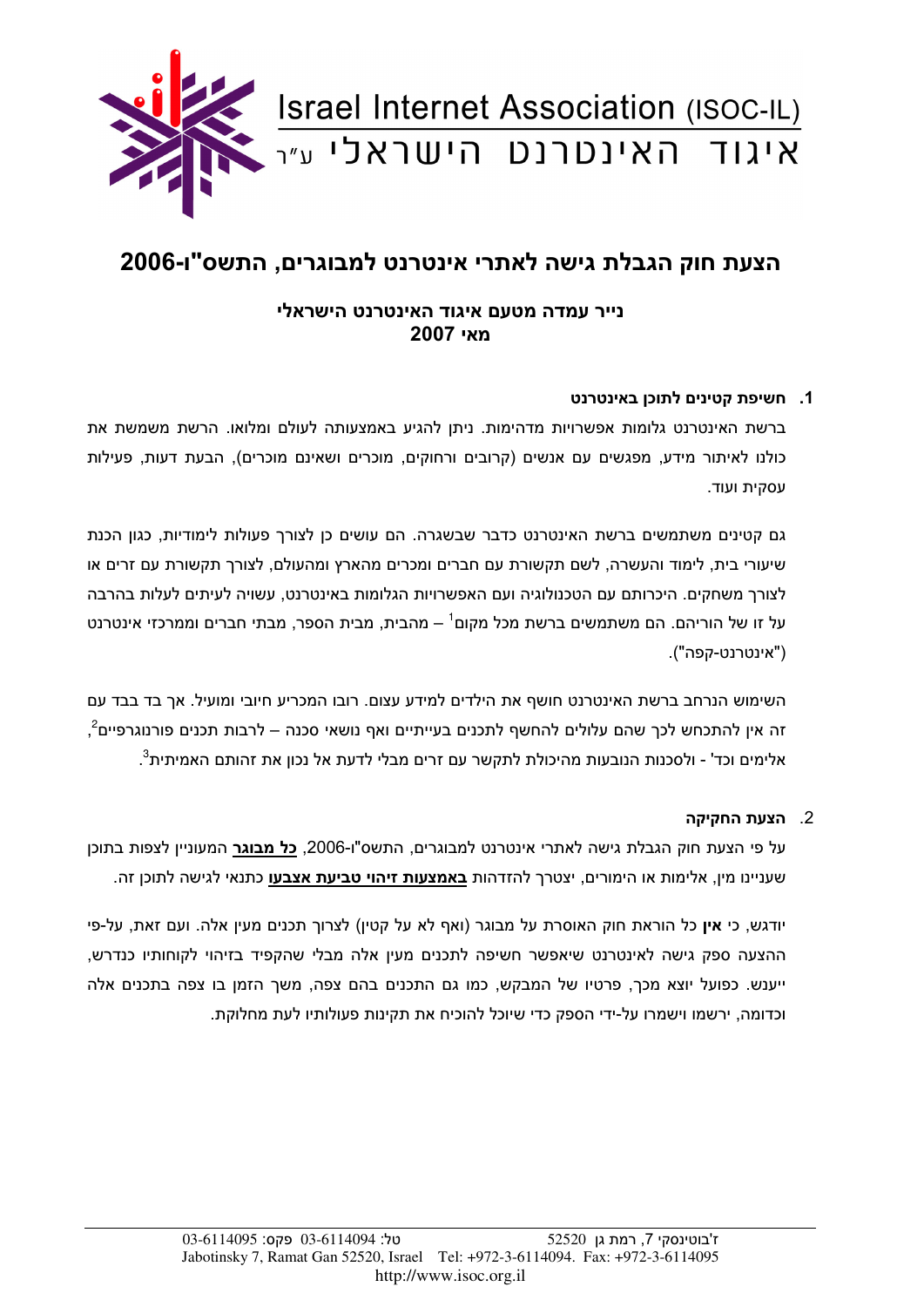

משכך, הצעת החוק פוגעת בזכויות יסוד וביניהן:

- פגיעה בזכות לפרטיות: המדובר בפרטיותם של מיליוני משתמשים ברשת, אשר אינם מעוניינים שספק הגישה לאינטרנט – או, לצורך העניין, כל גורם אחר שהוא – ידע לאילו אתרים ניגשו ומה עשו ברשת, כל עוד הם אינם עוברים על חוקי המדינה. כפועל יוצא מהצעת החוק, יוקם אצל כל ספק גישה לאינטרנט ארכיון מקיף ומלא של כל הפעילות האינטרנטית של לקוחותיו המבקשים לצרוך תכנים, שעל פי כל הגדרה הם בתחום ענייניו הפרטיים של כל אדם. ארכיון כזה יהיה נחוץ לספק כדי להוכיח לעת מחלוקת את כשרות פעולותיו. הדבר דומה להחלטה על פיה יוצב משקיף על הנעשה בדירתו של כל אדם פנימה.
- **פגיעה בחופש הביטוי:** זכותו של כל מבוגר לצרוך תכנים שאינם אסורים על פי חוק הינה זכות יסוד המעוגנת בפסיקת בית המשפט העליון כחלק מחופש הביטוי.
- **יצירת מאגר טביעות אצבע של האזרחים בישראל:** לצורך זיהוי ביומטרי של המשתמשים, יהיה חייב ספק גישה לאינטרנט להקים מאגר מידע דיגיטלי הכולל את טביעות האצבע של לקוחותיו. בישראל, מדובר במרבית האוכלוסייה.

עצם השימוש בטביעת אצבע לזיהוי של אדם המבקש לגשת לתוכן שאינו בלתי-חוקי – פסול מכל וכל. גם הדרישה מספק האינטרנט לאסוף טביעות אצבע מלקוחותיו, מקומה לא יכירנה במדינה חופשית. לא כל שכן, יצירת מאגרים של מידע כה רגיש בידי גופים פרטיים. הנזק שצפוי להיגרם מדליפתו, או גניבתו (כולל באמצעות פריצה דרך רשת האינטרנט) של בסיס מידע המכיל מידע זיהוי ביומטרי של אזרחי המדינה, הוא עצום ורב ממדי. יתרה מזאת, יש מקום לחשש שמאגר כזה יפתה את המדינה לפעול בדרכי חקיקה כדי לקנות כדין גישה אליו, ומה שהוקם לתכלית אחת ישמש בפועל למטרות שונות לגמרי.

- הטלת אחריות, והפקדת קביעת ההגבלות לגישה למידע בידיים פרטיות: הצעת החוק מעבירה את האחריות לתוכו המתפרסם באתרי האינטרנט השונים אל ספקיות האינטרנט. באחריותו יהיה לאשר האם התוכן שבכל אחד מעשרות ומאות מיליוני דפי האינטרנט בעולם הוא "כשר" או "טרף" – האם הוא מכיל מידע שנחשד בעיני החוק ככזה המכיל "מין, אלימות..." וכו', או שאינו כזה. יותר מכך – בשל הצורך של הספקיות לעבור על מיליוני דפי אינטרנט חדשים המתעדכנים והמתווספים לרשת מדי יום, עשויות הספקיות להיאלץ ראשית לחסום, ורק לאחר בדיקה יסודית לאשר את הגישה אליהם. אין ספק שהטלת האחריות על ספקי האינטרנט תגרום בהכרח לחסימת יתר של אתרים, בבחינת "אם יש ספק – אין ספק", שהרי אם יטעו הם מסתכנים בקנס כבד ובאיבוד רישיונם למשך חצי שנה. הצעת החוק מטילה על גופים פרטיים - ספקי השירות או הגישה - לפעול כשוטרים וכצנזורים. אין זה מתפקידם ואין זו גזירה שהם או הציבור יכולים לעמוד בה.
- **הגדלת הפערים החברתיים:** התקנת מזהה פיזי או ביומטרי בכל בית המחובר לאינטרנט בישראל והעמדת כוח אדם מספיק לצורך בחינה וסיווג כל אתרי האינטרנט בכל העולם, משיתה עלויות כלכליות גבוהות מאוד על ספקיות האינטרנט. כיוון שאין הספקיות יכולות לספוג עלויות כבדות אלה על שכמן בלבד, תועברנה העלויות ללקוח הקצה ותייקרנה משמעותית את מחיר החיבור לאינטרנט. עובדה זו צפויה לגרום לכך שמשפחות רבות בישראל יתקשו להרשות לעצמן להתחבר לרשת האינטרנט. כך, יגדל ויתרחב הפער החברתי בישראל.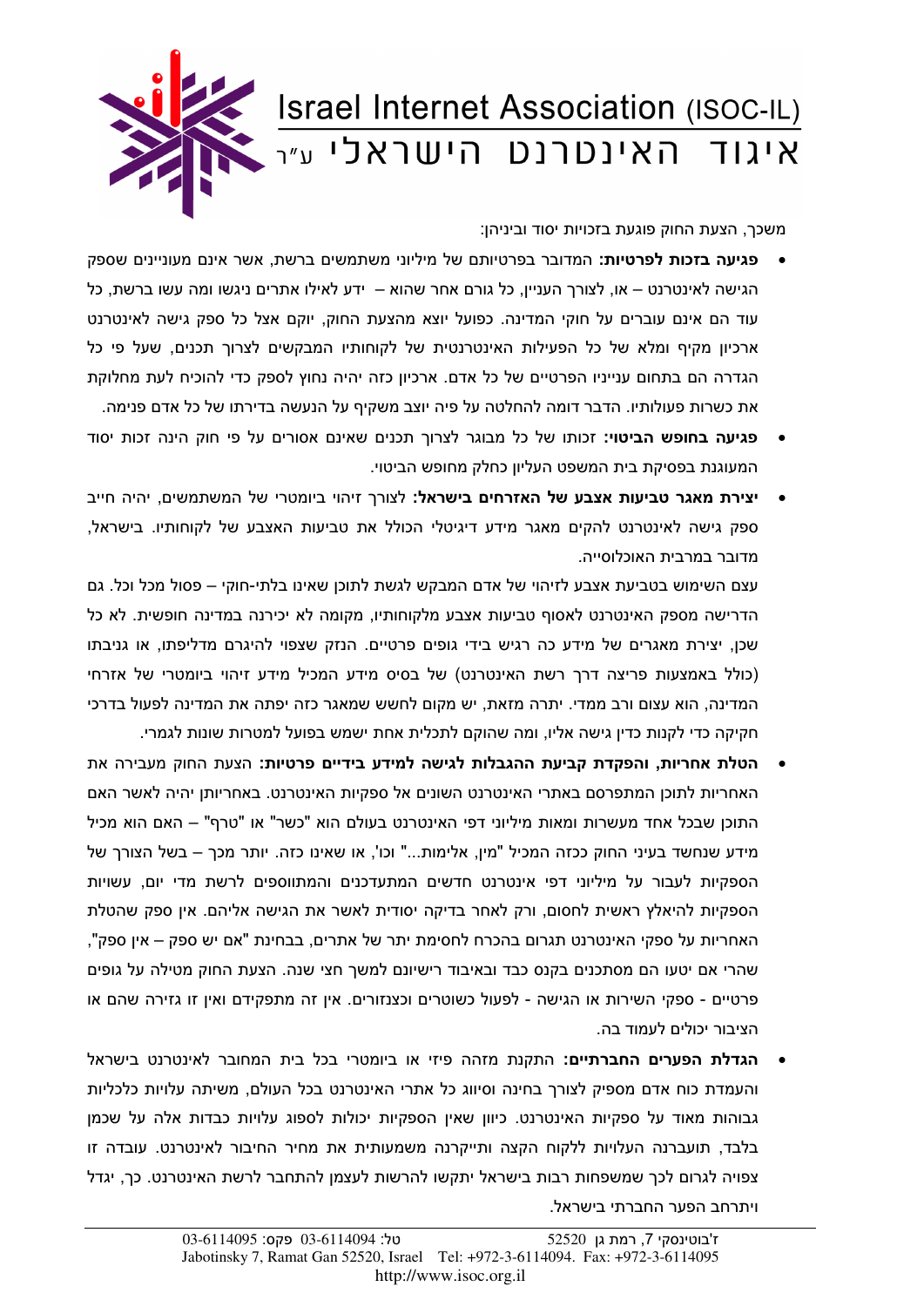

- פגיעה בחופש העיסוק ובזכות לתחרות חופשית: של אלפי בעלי אתרים שצפויים להיחסם (לעיתים, אף ללא סיבה אמיתית, אלא רק בשל החשש של הספקיות לאיבוד רישיונן).
- **חוסר מידתיות:** השימוש במונחים רחבים ועמומים בהצעת החוק, כדוגמת "מין" ו"אלימות", יגרמו לחסימת גישתם של בגירים וקטינים לאתרים שתוכנם רצוי לדעת כל. כאלה הם לדוגמה אתרים ובהם מידע חינוכי, בריאותי או חדשותי. כך, ספק אינטרנט שיאפשר הצגת אתר אינטרנט המספק מידע נגד איידס, סרטן השד וכד' - או אתר הכולל תמונות אומנותיות או פסלים שיש בהם רמיזות מיניות - מסתכן בהאשמתו בעבירה פלילית. כך גם, ייאלצו ספקיות האינטרנט לחסום גלישת קטינים לאתרים בהם מידע חדשותי שיש בו אלמנטים של אלימות כגון מעשי פשע, טרור, מלחמה, ואנדליזם וכדומה.
- **מדרון חלקלק:** משעה שנקבע הכלל כי חובת ספקי האינטרנט לצנזר מידע וגישה למידע. ושהם אינם מהווים יותר תווך תקשורתי שתפקידו להעביר את המידע מקצה לקצה באופן היעיל ביותר, עשויה ההגדרה של מהו אותו תוכן "פוגע" הראוי לחסימה להשתנות ו"להתעדכן" מזמן לזמן. אין לצפות לאן יכול להוביל מסלול זה. בנוסף לכר, כאמור, חיובם של הספקים לקלוט מידע ביומטרי (טביעות אצבע) מלקוחותיהם יאפשר להם ולאחרים (ובפרט המדינה עצמה) לעשות שימושים נוספים במידע זה.

#### קבלת הצעת החוק תגרום אפוא לפגיעה אנושה בזכויות יסוד חוקתיות, ברשת האינטרנט ובכלל הציבור.

#### המצב בארצות אחרות  $3$

הבעייתיות הקיימת בחשיפת ילדים לתכנים פוגעניים ברשת האינטרנט, אינה נחלתה הבלעדית של מדינת ישראל. מדינות רבות בעולם מתמודדות בשנים האחרונות עם הבעיה, תוך הצעת פתרונות שונים. עם זאת, פתרונות חקיקתיים המטילים צנזורה על האינטרנט. כדוגמת הצעת החוק העומדת כעת על שולחנה של הכנסת, לא צלחו. כך, לדוגמא, ב**ארה"ב** חוקקו מאז 1996 מספר חוקים המיועדים להגן על קטינים מפני פורנוגרפיה ותכנים מזיקים אחרים ברשת האינטרנט. ואולם, כל החוקים אשר עניינם צנזור תכנים פורנוגרפיים או פוגעניים באתרי אינטרנט ואשר ניסו להגביל כניסה של קטינים לאתרים שבהם תכנים מעיו אלה. הוכרזו על ידי בתי המשפט בארה"ב כבלתי חוקיים בשל פגיעתם בחופש הביטוי.

פתרונות שנמצאו יעילים יותר הינם פתרונות של הסדרה עצמית כדוגמת אלה הקיימים ב**קנדה<sup>4</sup> ובאנגליה**<sup>5</sup>. פתרונות המבוססים על הסדרה עצמית מאפשרים קביעת נורמות על ידי הגורמים המעורבים בפעילות הסדרת התכנים במדינות אלה מבוצעת על ידי התאגדות של ספקי האינטרנט ובשיתוף הממשלה. הפתרון שנמצא שם לבעיית החשיפה של קטינים לתכנים פוגעניים כולל בתוכו מספר מרכיבים וביניהם:

- חינוך והסברה למשתמשי אינטרנט מפני הסכנות בהן ניתן להיתקל תוך שימוש באינטרנט וייעוץ כיצד  $\bullet$ להתגונו מפני סכנות אלה:
- יצירת סטנדרטים בתעשיית האינטרנט עצמה, שיסייעו בהתמודדות עם תכנים פוגעניים או מזיקים באינטרנט:
	- תגבור אכיפת חוקים קיימים וטיפול בפשעי מחשב ע"י המשטרה המקומית;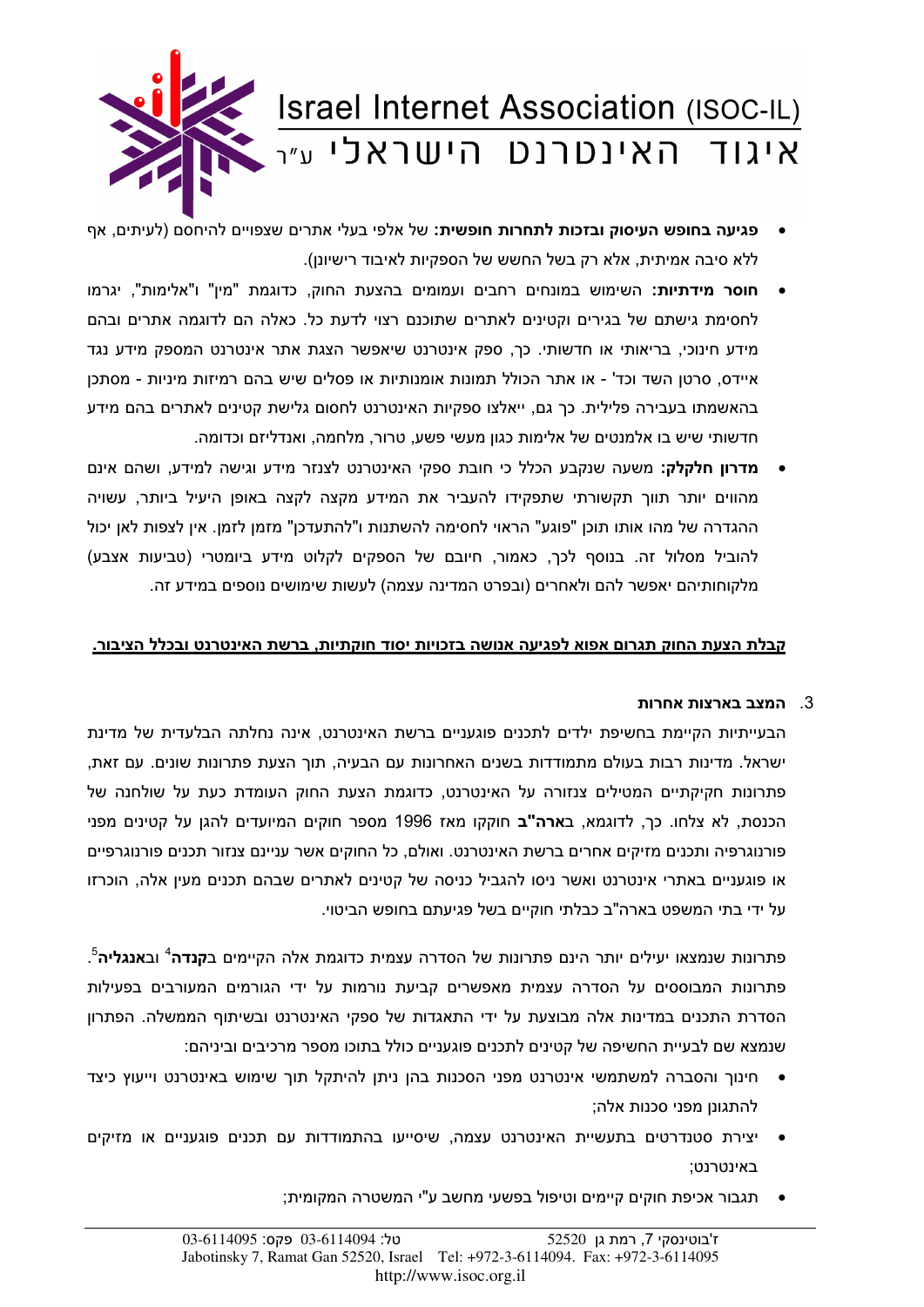

- הקמת "קווים חמים" המאפשרים מענה וטיפול באנשים שמעוניינים להתלונן על תכנים לא ראויים באינטרנט;
- שיתוף פעולה בינלאומי, הן בין גופי הממשל לבין עמיתיהם בארצות אחרות והן בין ספקי האינטרנט לבין חברות מקבילות במדינות אחרות.

הסדרה עצמית היא מהלך וולונטרי. הצלחתה תלויה באימוצה על ידי החברות הפועלות בענף. מדינות אלה הן דוגמא טובה להצלחת המהלר על אף (או אולי בגלל) היותו וולונטרי.

## 4. המצב בישראל - הפתרונות המצויים והרצויים

## 4.1 תוכנות ושירותי סינון

כבר כיום, הורים המעוניינים להגן על ילדיהם מפני חשיפה לתכנים פוגעניים יכולים להתקין על מחשבם תוכנות אוטומטית לסינון אתרים<sup>6</sup> ו/או להצטרף לשירותי סינון<sup>7</sup> על פי "רשימות שחורות" (המתירות גלישה לכל אתר למעט אם נחסם) או על פי "רשימות לבנות" (האוסרות גלישה לכל אתר למעט אתרים שהותרו במפורש). שירותים אלה מוצעים ע"י ספקי האינטרנט, בדרך כלל בתשלום סמלי<sup>8</sup>, והלקוחות מיודעים על האפשרות לרכשם באמצעות הפרסומים שהם מקבלים מן הספקים (לרבות הודעה בדבר הסיכונים באינטרנט שהספקים מחויבים לתת לכל לקוח עם הצטרפותו) ו/או באתרי האינטרנט של הספקים. עם זאת, על פי דיווחים של ספקי האינטרנט<sup>9</sup>, אחוז המשתמשים המצטרפים לשירותי הסינון הוא קטן. יש לציין שאחוז זה לא גדל בצורה משמעותית גם כאשר שירותי הסינון הוצעו בחינם לתקופת מבצע. ככל הנראה, ההורים אינם רואים את הבעיה כמהותית עד כדי כך.

## 4.2 חינוך והסברה לשימוש נבון באינטרנט

איגוד האינטרנט הישראלי בשיתוף עמותת אשנ"ב, משרד החינוך, המועצה לשלום הילד ומשטרת ישראל. פועלים מאז 2003 לקידום החינור וההסברה להורים. מורים וילדים לשימוש נבוו ברשת האינטרנט. בין הפעילויות הנערכות כחלק מכך: הדרכות להורים ומורים במסגרת בתי הספר היסודיים והתיכונים; פעילויות אינטראקטיביות להדרכת ילדים מכיתה ג' ומעלה כיצד להימנע מהסכנות הנפוצות בגלישה ברשת (הפעילות מבוצעת במסגרת ניידת זכויות הילד); הפקה וחלוקה של עלון מידע להורים המסביר להם על הסכנות הגלומות בשימוש לא אחראי ברשת וכיצד להגן על ילדיהן מפני חשיפה לתכנים מזיקים; פיתוח ערכה (בעברית, ערבית ורוסית) הכוללת הדרכה מעשית לשימוש בטוח יותר ברשת האינטרנט; ועוד פעילויות רבות.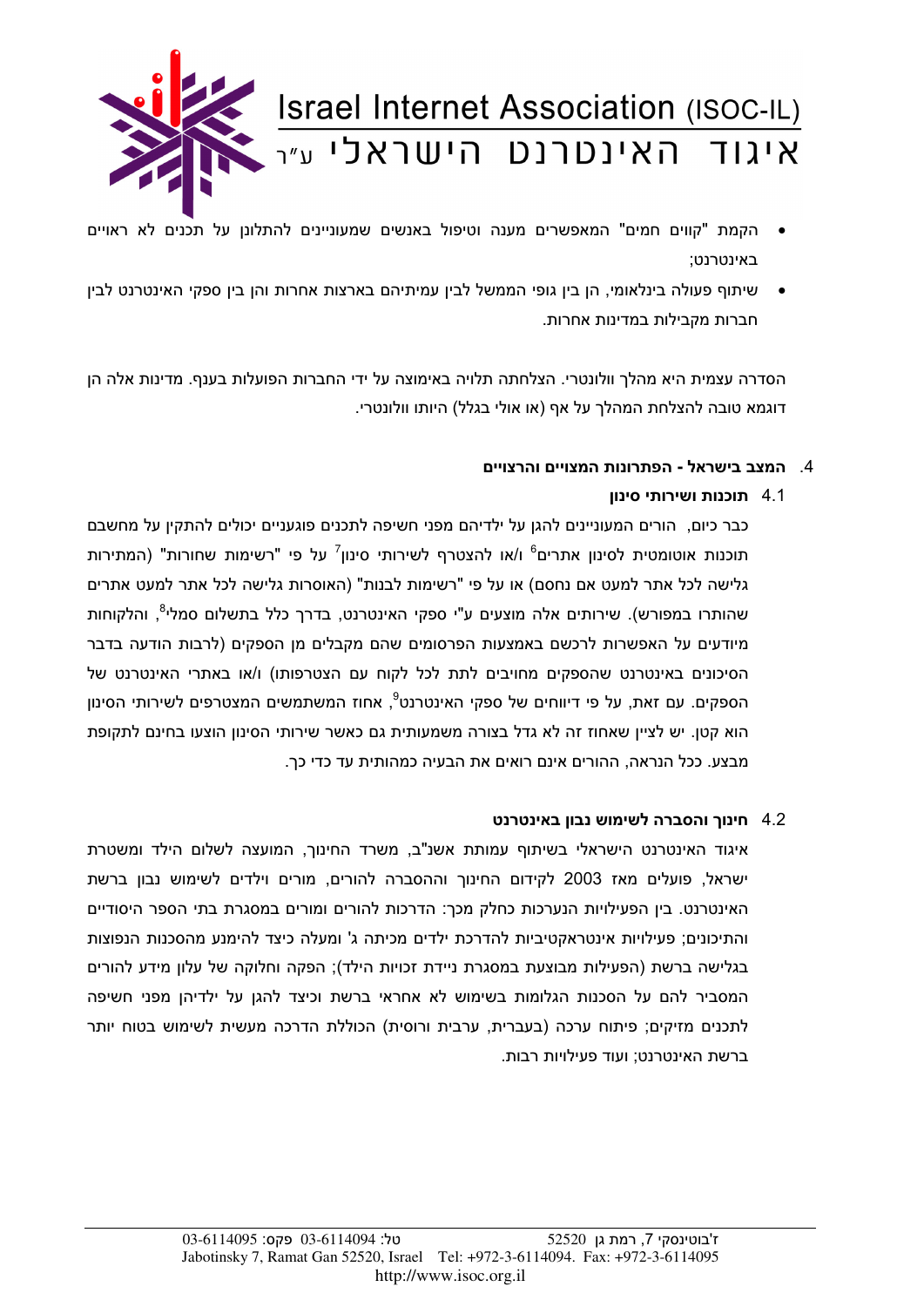

## 4.3 הסדרה עצמית של תכנים פוגעניים לילדים ברשת האינטרנט

בתחילת שנת 2007 הקים איגוד האינטרנט הישראלי פורום הכולל נציגים של ספקי התשתית וספקי התוכן הגדולים בישראל, במטרה לטפל במשותף ביצירת כלים להגנה על קטינים מפני תוכן פוגעני ברשת האינטרנט. פורום זה מיועד לקבוע כללים מומלצים לחברות התקשורת והתוכן ( Best Practice Rules) . הוא נהנה מן הידע שמעמידים לרשותו הגורמים הבכירים בתחומי הגישה לאינטרנט, הסלולר והתוכן הישראלי, ומדינאמיות וגמישות בקבלת ועדכון ההסכמות. התהליך מצוי בימים אלה בשלביו הסופיים, לקראת הוצאת מסמך שיגבש כללים מומלצים. השתתפות הספקים בפורום ואימוץ ההסכמות שיתקבלו בסוף התהליך הינה וולונטרית. אולם, לאור מעורבותן הרבה בפעילות הפורום והבנתן את חשיבות הטיפול בנושא, יש מקום לקוות שרבות מתוכן יאמצו את הכללים או עיקרם.

#### 5. סיכום

הפתרון לבעיה אינו מצוי בחקיקה מסוג זה, או בחקיקה בכלל. הוא מצוי בטיפול רב-שכבתי, המתחיל בחינוך לשימוש אחראי ברשת, במעורבות הורים בפעילות ילדיהם, ובהסכמות שיגובשו ויאומצו על ידי הגופים המצויים בתחום, שיספקו כלים שיאפשרו מעורבות ואחריות אלו. הסכמות מעין אלה צפויות להתקבל בעת הקרובה.

הטיפול שמציעה הצעת החוק בבעיית חשיפת קטינים לתכנים פוגעניים, פגום במהותו. הצעת החוק פוגעת בבירור בחופש הביטוי, בזכות לפרטיות, בחופש העיסוק וסובלת מפגמים מהותיים כגון חוסר מידתיות ופגיעה בשכבות החלשות.

אנו מקווים כי הכנסת תתעשת ותבין כי דווקא לטובת ילדי ישראל ועתידם, אל לה לאשר ולקדם הצעת חוק זו.